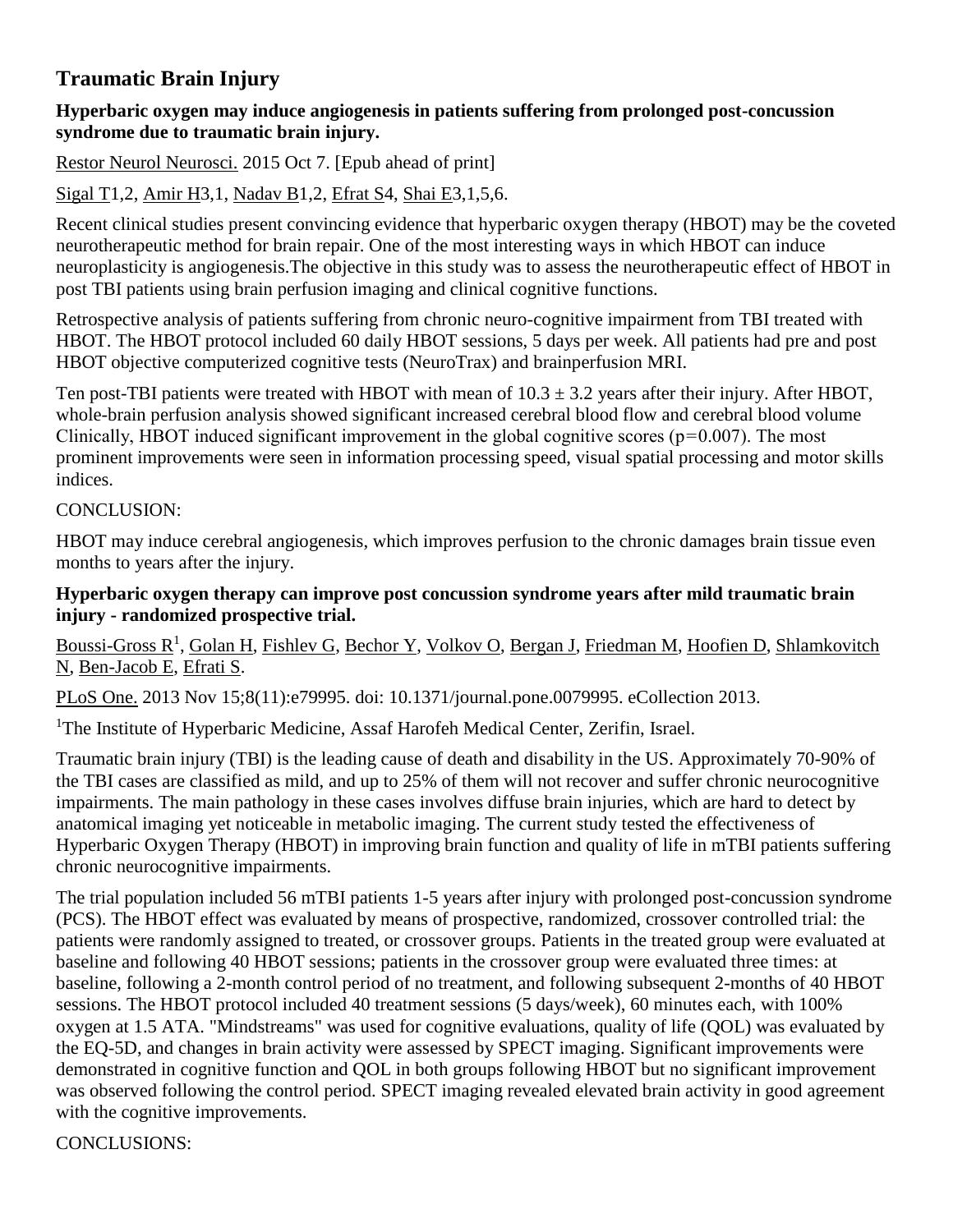HBOT can induce neuroplasticity leading to repair of chronically impaired brain functions and improved quality of life in mTBI patients with prolonged PCS at late chronic stage.

# **"Hyperbaric oxygen in the treatment of elevated intracranial pressure after head injury."**

Brown, J.A. et al.

PEDIATR NEUROSCI, 1988, 14(6): 286-90.

This study is the first to evaluate the effect of hyperbaric oxygen on elevated intracranial pressure after severe head injury during documented controlled ventilation, hypocapnea, and minute-by-minute ICP data collection. The authors studied the effect of HBO at 2 atmospheres absolute with 100% O2, on intracranial pressure in 2 patients, aged 5 and 21 years. Each patient had diffuse cerebral swelling after blunt trauma and after a gun shot wound, respectively. Both required controlled hyperventilation, osmotic diuretics and intracranial pressure monitoring. During pressurization the mean ICP dropped from 13 to 8 Torr, then returning to 12 Torr after HBO therapy. The authors conclude that HBO may lower ICP in head-injured patients with diffuse cerebral swelling during the first 15 minutes, or the pressurization phase of therapy. Lasting effects of treatment were not seen with 4 treatments. The effect of HBO deserves further careful study in those patients with severe enough injury to require intracranial pressure monitoring.

### **"Hyperbaric Medicine: An integral part of trauma care."**

Camporessi, Enrico et al.

CRITICAL CARE CLINICS, 1990; 6(1): 203-219.

The author states that "hyperbaric medicine plays an integral role in comprehensive trauma care, from resuscitation to definitive therapy and subsequent recovery." Among his list of traumatic conditions include crush injury, exceptional blood loss, head injury and spinal cord injury.

#### **"The Effect of hyperbaric oxygenation upon recovery of maze performance after experimental concussion."**

Coe, John et al.

THE JOURNAL OF TRAUMA, 1971, 11(5): 436-439. (animal study).

Thirty rats were divided into 3 groups, were tested for errors in 10 consecutive maze runs and then subjected to either (a) nonlethal concussion, un-treated group, (b) concussion followed by 98% oxygen and 2% carbon dioxide at 3 atmospheres absolute for 1 hr, and (c) to the same hyperbaric oxygenation without concussion (control). The maze-running performance of the rats with concussion treated with hyperbaric oxygen recovered faster and equaled that of the control group by the fifth day after the concussion. The untreated group of animals showed a greater lag in performance persisting throughout the observation period.

### **"The effect of hyperbaric oxygen on glucose utilization in a freeze-traumatized rat brain."**

Contreras, F.L. et al.

J NEUROSURG, 1998, 68(1): 137-41. (animal study).

Local cerebral glucose utilization was measured with the autoradiographic 2-deoxyglucose technique in rats injured by a focal parietal cortical freeze lesion then treated with hyperbaric oxygen. The cold lesion depressed glucose utilization in the contralateral as well as in the ipsilateral hemisphere. Treatment of lesioned animals with HBO at 2 atm for 90 minutes on each of 4 consecutive days tended to increase the overall cerebral glucose utilization measured 5 days after injury when compared to animals exposed to normobaric air. This improvement reached statistical significance in five of the 21 structure studied: the auditory cortex, medial genicuate body, superior olivary nucleus, and lateral geniculate body ipsilateral to the lesion, and the mammallary body. The data indicate that changes in lesioned rats exposed to HBO are not restricted to the period of time that the animals are in the hyperbaric chamber but are persistent.

### **"Effects of Hyperbaric Oyxgenation in Patients with Subarachnoid Hemorrhage."**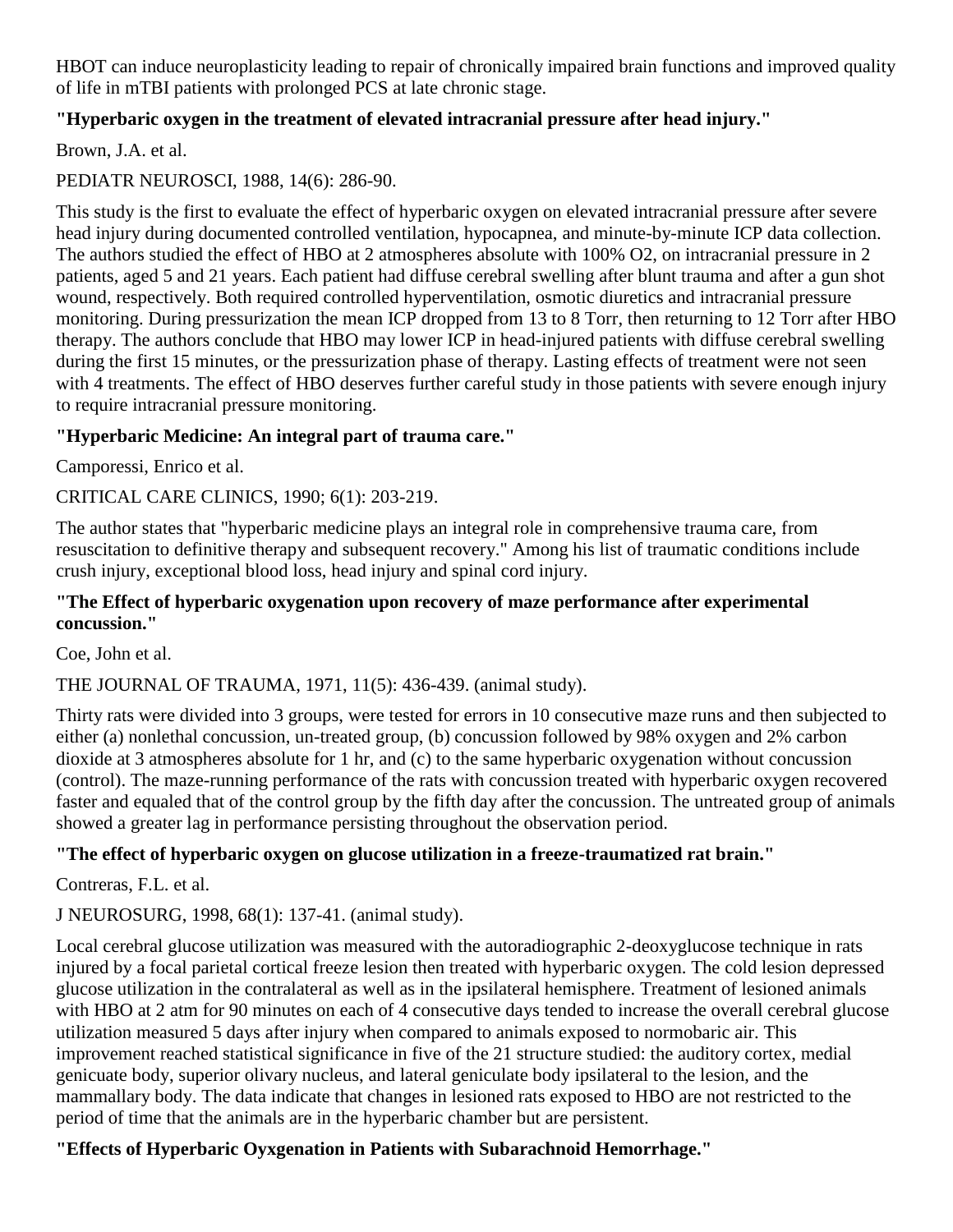Kawamura, S. et al.

# JOURNAL OF HYPERBARIC MEDICINE, 1988; 3(4): 243-256.

Changes of N1-amplitude in somatosensory evoked potential (SEPs) were studied to evaluate the effects of hyperbaric oxygenation (HBO) in 26 subarachnoid hemorrhage patients. During HBO, significantly improved SEPs were seen in 57% of 21 records from 2 to 14 days after the onset of subarachnoid hemorrhage, in 34% of 35 records in cases where there was no or only mild brain swelling, and in 38% of 26 records in cases where there were free-to-mild neurologic symptoms. In cases of moderate swelling, and mild to severe neurologic deficits, significant improvement was recognized less frequently.

### **"Clinical analysis of diffuse axonal injury."**

Mao, B. et al.

# HUA HIS I KO TA HSUEH HSUEH PAO, 1996, 27(4): 422-5.

Sixty cases of diffuse axonal injury were analysed in this paper. All cases were caused by traffic accident; the mortality was 53.12%. Clinical manifestations were post-traumatic immediate and continuous coma with severe dysfunction of the brain stem. Pathological findings included the diffuse axonal injury of cortical white matter, corpus callosum, brain stem, and focal hemorrhage and infarction. The early use of hyperbaric oxygen combined with neuro-growth factor as an effective therapy is recommended.

# **"Hyperbaric oxygen for treatment of closed head injury."**

Neubauer, R.A. et al.

# SOUTHERN MEDICAL JOURNAL, 1994, 87(9): 933-6.

Traumatic and vascular brain injuries consist of acute episodes followed by development of chronic components of varying magnitude and duration whose potentials for recovery differ. The authors discuss a case of closed head injury in which interventional hyperbaric oxygen (HBO) with single photon emission computed tomography were used as aids in determining the presence of recoverable neurons, to follow therapeutic progress, and to determine the end point of therapy. This case also shows the successful use of intensive HBO as a therapeutic modality.

#### **"Effect of hypoxia or hyperbaric oxygen on cerebral edema following moderate fluid percussion or cortical impact injury in rats."**

Nida, TY et al.

### J NEUROTRAUMA, 1995, 12(1): 77-85. (animal study).

This study was designed to evaluate the production of cerebral edema following moderate fluid percussion and cortical impact injury in rodents. To determine the effects of asecondary systemic insult, hypoxia (13% oxygen for 30 minutes) was added to some experimental groups immediately after head injury. To determine the effects of hyperbaric oxygen (HBO) on injured cortical tissue, additional animal groups were exposed to HBO (1.5 atm, for 60 minutes) beginning 4 hours after head trauma. HBO reduced the water content of the trauma site in animals that had received fluid percussion but not in animals receiving cortical impact injury. The authors conclude that both fluid percussion and cortical impact appear to produce focal cerebral edema at the site of trauma. Hypoxia does not worsen the edema. HBO appears to reduce edema produced by fluid percussion but the number of treatments and the ata were not enough to reduce the effects from cortical injury.

# **"Hyperbaric oxygen therapy in the Hokkaido University Hospital."**

Okamura, A. et al.

MASUI, 1994, 43(6): 947-50.

The authors surveyed hyperbaric oxygen therapy during the past seven years in the Hokkaido University Hospital. The mean number of patients was 27 per year. The average number of the therapy was 328 per year. There were neither complications nor accidents attributable to the hyperbaric oxygen therapy. Three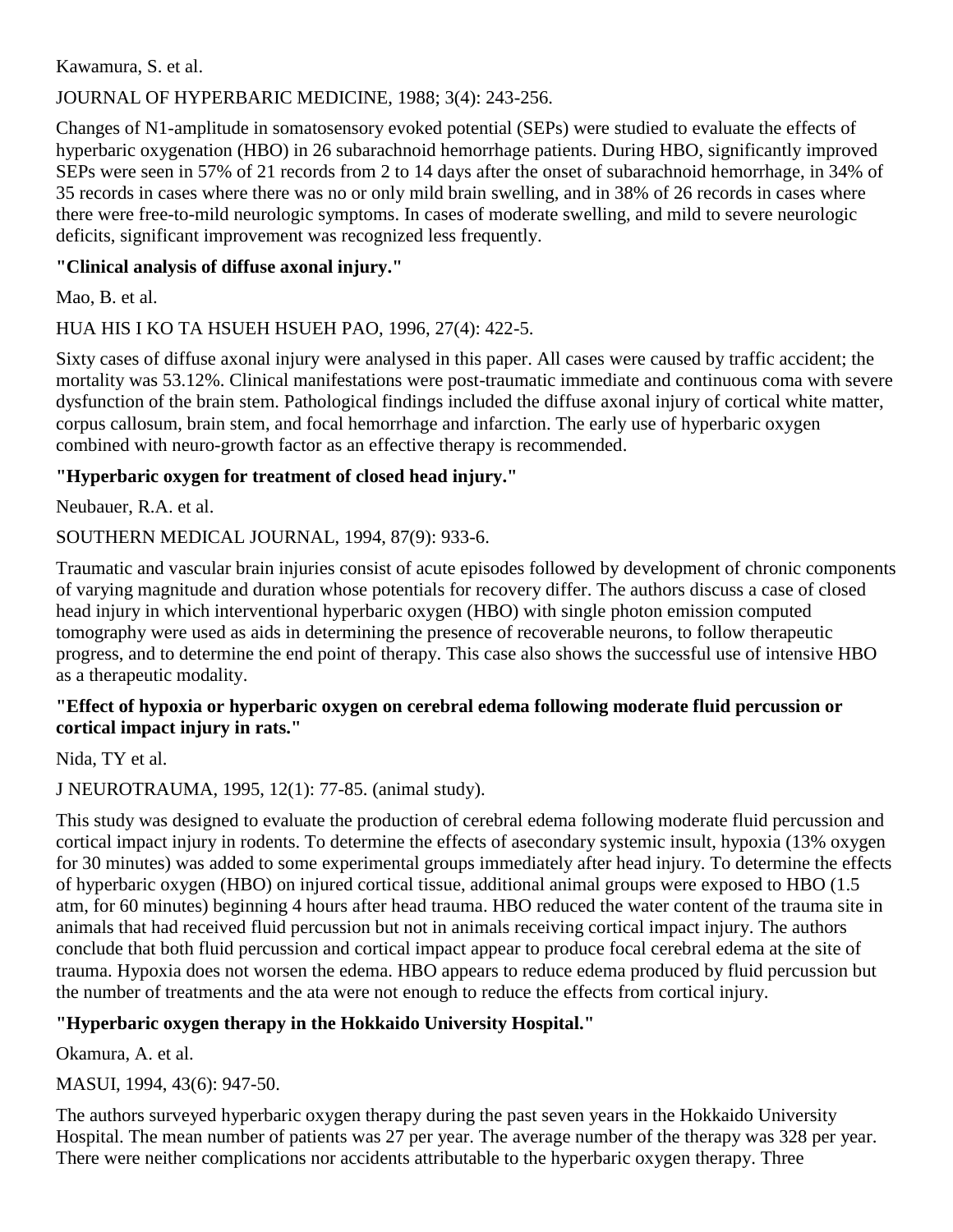representative diseased states: hypoxic brain damage, sudden deafness and occlusion of retinal arteries showed remarkable recovery by this therapeutic modality.

#### **Hyperbaric oxygen therapy in the clinical treatment of mental disorders accompanying severe craniocerebral trauma.**

#### Tishchenko AT.

The author examined 20 patients with severe brain damage. Under the influence of hyperbaric oxygen therapy there was a more rapid restitution of consciousness and a relatively short development of soporous and comatose conditions. Disorders of the Korsakoff syndrome type in such conditions had an abortive development as well (4--7 days). In cases of developing delirious states the use of hyperbaric oxygen therapy demonstrated a clearing of consciousness and a disappearance of psychotic disturbances, already following the first session.

### **Hyperbaric oxygenation in the acute period of craniocerebral injuries.**

Isakov IV, Anan'ev GV, Romasensko MV, Aide KB.

A study was made of the effect of hyperbaric oxygenation (HBO) on the clinical progress of craniocerebral trauma by means of a comparative analysis of the time course of the clinical symptoms and the occurrence of complications seen in the main group of patients given HBO (103 subjects) and the control group not given HBO (also 103 subjects). Some of the parameters of external respiration and central hemodynamics were examined in these patients during HBO. It was disclosed that HBO exerts a prophylactic action as regards the development of mental disorders in the acute period of brain trauma and some complications (meningitis, suppuration of operative wound, bedsores, pneumonias). HBO had no noticeable effect on the rate and degree of the recovery of motor and speech functions. In part of cases, HBO eliminated the hyperventilation syndrome and the pathological rhythm of respiration and myocardial hypodynamia.

#### **Effects of hyperbaric oxygenation therapy on cerebral metabolism and intracranial pressure in severely brain injured patients.**

Rockswold SB, Rockswold GL, Vargo JM, Erickson CA, Sutton RL, Bergman TA, Biros MH.

Department of Emergency Medicine, Hennepin County Medical Center, Minneapolis, Minnesota 55415-1829, USA.

OBJECT: Hyperbaric oxygenation (HBO) therapy has been shown to reduce mortality by 50% in a prospective randomized trial of severely brain injured patients conducted at the authors' institution. The purpose of the present study was to determine the effects of HBO on cerebral blood flow (CBF), cerebral metabolism, and intracranial pressure (ICP), and to determine the optimal HBO treatment paradigm. METHODS: Oxygen (100% O2, 1.5 atm absolute) was delivered to 37 patients in a hyperbaric chamber for 60 minutes every 24 hours (maximum of seven treatments/patient). Cerebral blood flow, arteriovenous oxygen difference (AVDO2), cerebral metabolic rate of oxygen (CMRO2), ventricular cerebrospinal fluid (CSF) lactate, and ICP values were obtained 1 hour before and 1 hour and 6 hours after a session in an HBO chamber. Patients were assigned to one of three categories according to whether they had reduced, normal, or raised CBF before HBO. In patients in whom CBF levels were reduced before HBO sessions, both CBF and CMRO2 levels were raised 1 hour and 6 hours after HBO ( $p < 0.05$ ). In patients in whom CBF levels were normal before HBO sessions, both CBF and CMRO2 levels were increased at 1 hour ( $p < 0.05$ ), but were decreased by 6 hours after HBO. Cerebral blood flow was reduced 1 hour and 6 hours after HBO ( $p < 0.05$ ), but CMRO2 was unchanged in patients who had exhibited a raised CBF before an HBO session. In all patients AVDO2 remained constant both before and after HBO. Levels of CSF lactate were consistently decreased 1 hour and 6 hours after HBO, regardless of the patient's CBF category before undergoing HBO ( $p < 0.05$ ). Intracranial pressure values higher than 15 mm Hg before HBO were decreased 1 hour and 6 hours after HBO (p < 0.05). The effects of each HBO treatment did not last until the next session in the hyperbaric chamber. CONCLUSIONS: The increased CMRO2 and decreased CSF lactate levels after treatment indicate that HBO may improve aerobic metabolism in severely brain injured patients. This is the first study to demonstrate a prolonged effect of HBO treatment on CBF and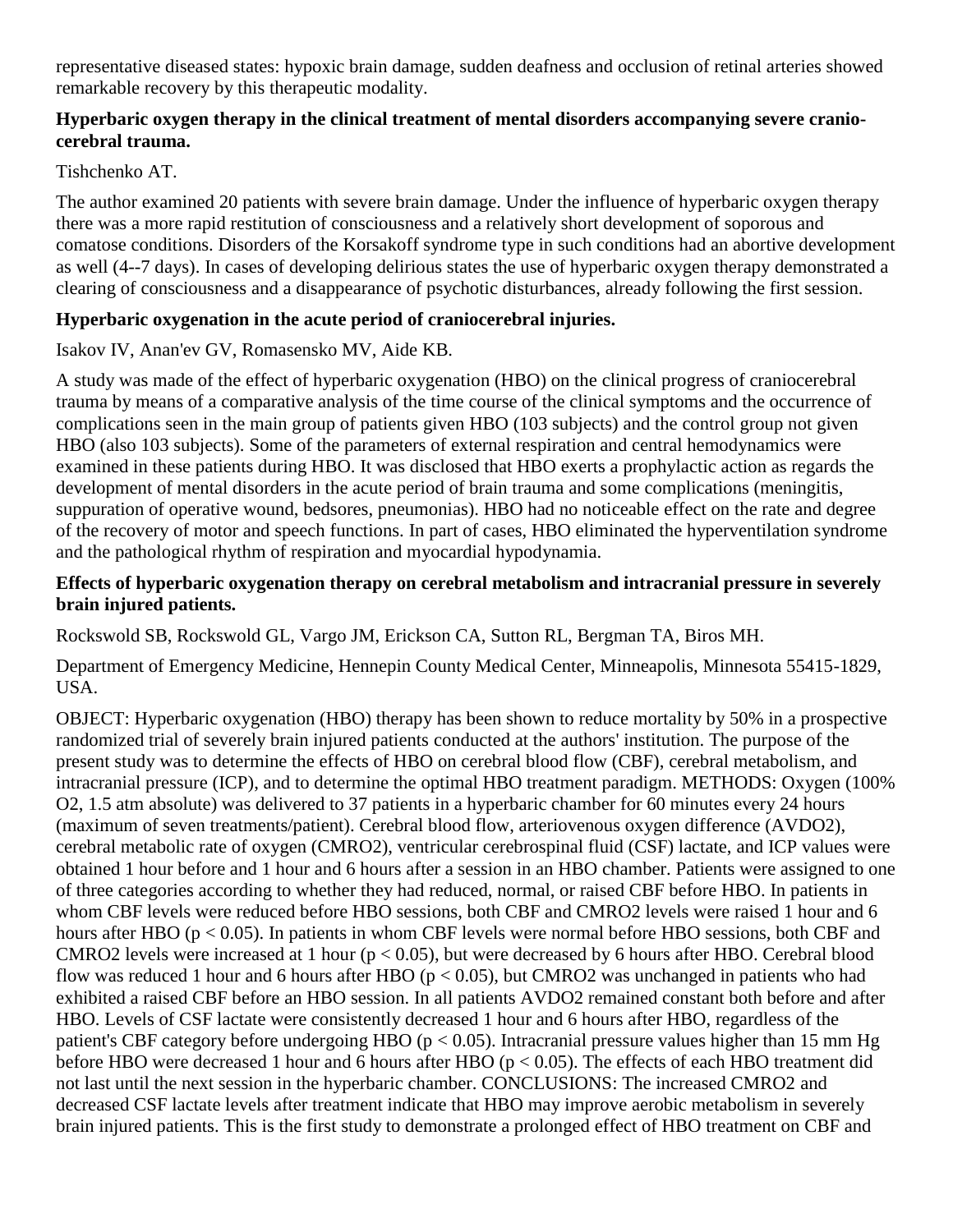cerebral metabolism. On the basis of their data the authors assert that shorter, more frequent exposure to HBO may optimize treatment.

# **Intracranial pressure responses during hyperbaric oxygen therapy.**

Kohshi K, Yokota A, Konda N, Kinoshita Y, Kajiwara H.

Department of Hyperbaric Medicine, University of Occupational and Environmental Health, Fukuoka.

The responses of intracranial pressure (ICP) to hyperbaric oxygen (HBO) therapy and arterial gas pressures were investigated. ICP was measured through a ventricular or spinal drainage catheter in patients with brain tumor or cerebrovascular disease. Changes in ICP, heart rate (HR), arterial blood pressure (ABP), and transcutaneous partial pressure of carbon dioxide (PtcCO2) or oxygen (PtcO2) were recorded continuously during air or 100% O2 breathing at 1 and 2.5 atmospheres absolute (ATA). HR and PtcCO2 decreased and mean ABP was unchanged during HBO inhalation. ICP was reduced at the beginning and tended to increase gradually during HBO inhalation. The change from air to O2 without altering respiratory frequency and volume caused a gradual increase of ICP and PtcCO2 with a transient ICP reduction in an artificially respirated patient. Intentionally reduced respiration to maintain PtcCO2 at the value at 2.5 ATA with air caused the ICP to return to near the value at 2.5 ATA with air even during HBO inhalation. These findings suggest that reduced ICP is initially due to direct cerebral vasoconstriction caused by hyperoxia and is maintained mainly by induced hypocapnia during HBO inhalation. Care is required when giving HBO therapy to patients with a high ICP and/or who are respirated artificially.

# **Hyperbaric oxygen therapy for the adjunctive treatment of traumatic brain injury.**

[Bennett MH](https://www.ncbi.nlm.nih.gov/pubmed/?term=Bennett%20MH%5BAuthor%5D&cauthor=true&cauthor_uid=23235612)<sup>1</sup>, [Trytko B,](https://www.ncbi.nlm.nih.gov/pubmed/?term=Trytko%20B%5BAuthor%5D&cauthor=true&cauthor_uid=23235612) [Jonker B.](https://www.ncbi.nlm.nih.gov/pubmed/?term=Jonker%20B%5BAuthor%5D&cauthor=true&cauthor_uid=23235612)

[Cochrane Database Syst Rev.](https://www.ncbi.nlm.nih.gov/pubmed/23235612) 2012 Dec 12;12:CD004609. doi: 10.1002/14651858.CD004609.pub3.1

Department of Anaesthesia, Prince ofWales Hospital, Randwick, Australia. m.bennett@unsw.edu.au

Traumatic brain injury is a common health problem with significant effect on quality of life. Each year in the USA approximately 0.56% of the population suffer a head injury, with a case fatality rate of about 40% for severe injuries. These account for a high proportion of deaths in young adults. In the USA, 2% of the population live with long-term disabilities following head injuries. The major causes are motor vehicle crashes, falls, and violence (including attempted suicide). Hyperbaric oxygen therapy (HBOT) is the therapeutic administration of 100% oxygen at environmental pressures greater than 1 atmosphere absolute (ATA). This involves placing the patient in an airtight vessel, increasing the pressure within that vessel, and administering 100% oxygen for respiration. In this way, it is possible to deliver a greatly increased partial pressure of oxygen to the tissues. HBOT can improve oxygen supply to the injured brain, reduce the swelling associated with low oxygen levels and reduce the volume of brain that will ultimately perish. It is, therefore, possible that adding HBOT to the standard intensive care regimen may reduce patient death and disability. However, a concern for patients and families is that using HBOT may result in preventing a patient from dying only to leave them in a vegetative state, entirely dependent on medical care. There are also some potential adverse effects of the therapy, including damage to the ears, sinuses and lungs from the effects of the pressure and oxygen poisoning, so the benefits and risks of the therapy need to be carefully evaluated.

To assess the effects of adjunctive HBOT for traumatic brain injury.

We searched CENTRAL, MEDLINE, EMBASE, CINAHL and DORCTHIM electronic databases. We also searched the reference lists of eligible articles, handsearched relevant journals and contacted researchers. All searches were updated to March 2012.

Randomised studies comparing the effect of therapeutic regimens which included HBOT with those that did not, for people with traumatic brain injury.

Three authors independently evaluated trial quality and extracted data.

Seven studies are included in this review, involving 571 people (285 receiving HBOT and 286 in the control group). The results of two studies indicate use of HBOT results in a statistically significant decrease in the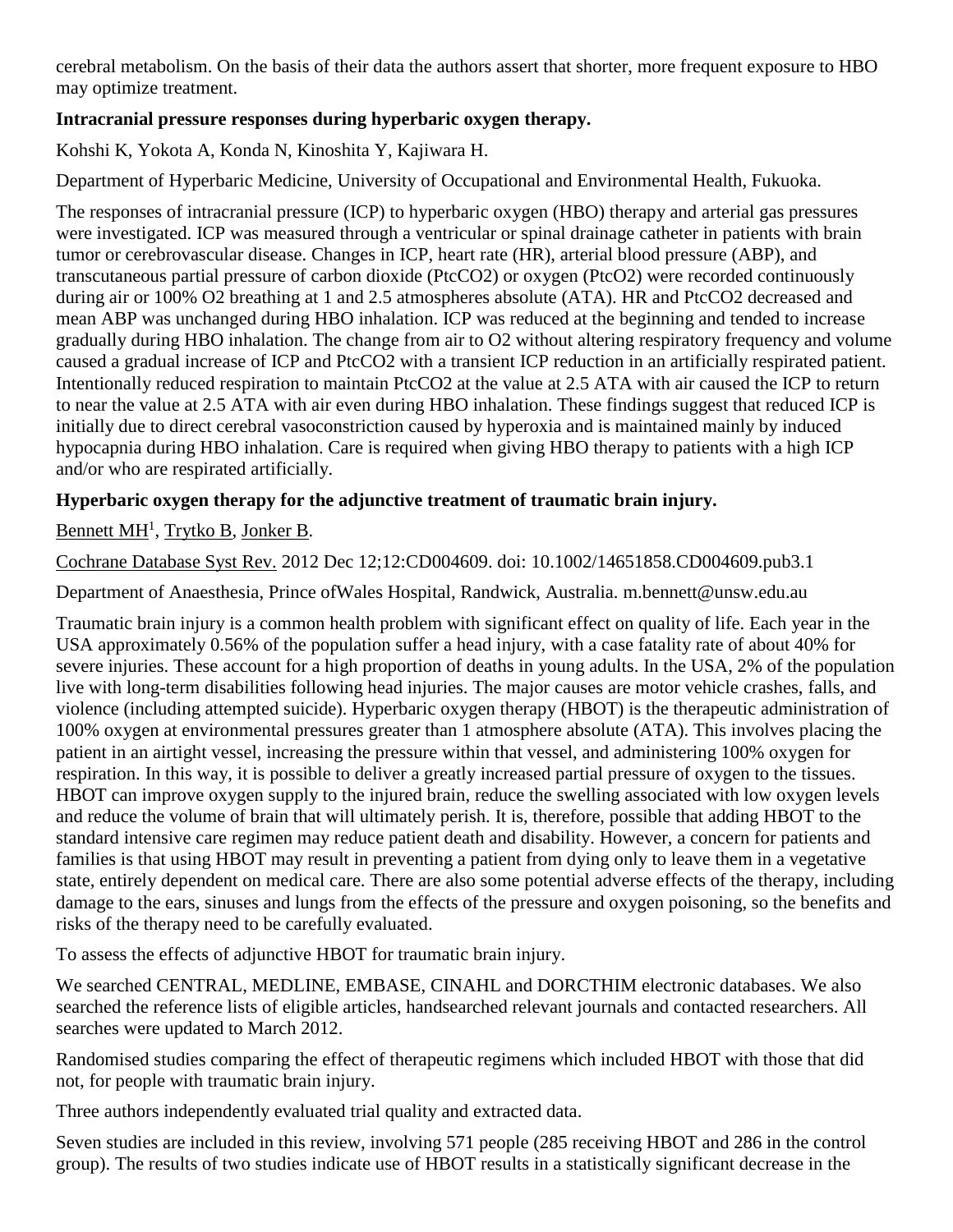proportion of people with an unfavourable outcome one month after treatment using the Glasgow Outcome Scale (GOS) (relative risk (RR) for unfavourable outcome with HBOT 0.74, 95% CI 0.61 to 0.88,  $P = 0.001$ ). This five-point scale rates the outcome from one (dead) to five (good recovery); an 'unfavourable' outcome was considered as a score of one, two or three. Pooled data from final follow-up showed a significant reduction in the risk of dying when HBOT was used (RR 0.69, 95% CI 0.54 to 0.88,  $P = 0.003$ ) and suggests we would have to treat seven patients to avoid one extra death (number needed to treat (NNT) 7, 95% CI 4 to 22). Two trials suggested favourably lower intracranial pressure in people receiving HBOT and in whom myringotomies had been performed. The results from one study suggested a mean difference (MD) with myringotomy of -8.2 mmHg (95% CI -14.7 to -1.7 mmHg,  $P = 0.01$ ). The Glasgow Coma Scale (GCS) has a total of 15 points, and two small trials reported a significant improvement in GCS for patients treated with HBOT (MD 2.68 points, 95%CI 1.84 to 3.52,  $P < 0.0001$ ), although these two trials showed considerable heterogeneity (I(2) = 83%). Two studies reported an incidence of 13% for significant pulmonary impairment in the HBOT group versus 0% in the non-HBOT group  $(P = 0.007)$ . In general, the studies were small and carried a significant risk of bias. None described adequate randomisation procedures or allocation concealment, and none of the patients or treating staff were blinded to treatment.

#### CONCLUSIONS:

In people with traumatic brain injury, while the addition of HBOT may reduce the risk of death and improve the final GCS, there is little evidence that the survivors have a good outcome. The improvement of 2.68 points in GCS is difficult to interpret. This scale runs from three (deeply comatose and unresponsive) to 15 (fully conscious), and the clinical importance of an improvement of approximately three points will vary dramatically with the starting value (for example an improvement from 12 to 15 would represent an important clinical benefit, but an improvement from three to six would leave the patient with severe and highly dependent impairment). The routine application of HBOT to these patients cannot be justified from this review. Given the modest number of patients, methodological shortcomings of included trials and poor reporting, the results should be interpreted cautiously. An appropriately powered trial of high methodological rigour is required to define which patients, if any, can be expected to benefit most from HBOT.

bubbles to a much smaller size and the delivery of high doses of oxygen to ischemic brain tissue.

#### **Hyperbaric oxygen therapy reduces neuroinflammation and expression of matrix metalloproteinase-9 in the rat model of traumatic brain injury.**

[Vlodavsky E,](http://www.ncbi.nlm.nih.gov/entrez/query.fcgi?db=pubmed&cmd=Search&itool=pubmed_AbstractPlus&term=%22Vlodavsky+E%22%5BAuthor%5D) [Palzur E,](http://www.ncbi.nlm.nih.gov/entrez/query.fcgi?db=pubmed&cmd=Search&itool=pubmed_AbstractPlus&term=%22Palzur+E%22%5BAuthor%5D) [Soustiel JF.](http://www.ncbi.nlm.nih.gov/entrez/query.fcgi?db=pubmed&cmd=Search&itool=pubmed_AbstractPlus&term=%22Soustiel+JF%22%5BAuthor%5D)

[Neuropathol Appl Neurobiol.](javascript:AL_get(this,%20) 2006 Feb;32(1):40-50.

Institute of Pathology, Rambam Medical Center, Haifa 31096, Israel. e\_vlodavsky@rambam.health.gov.il

The acute inflammatory response plays an important role in secondary brain damage after traumatic brain injury (TBI). Neutrophils provide the main source of matrix metalloproteinases (MMPs) which also play a deleterious role in TBI. Numerous preclinical studies have suggested that hyperbaric oxygen therapy (HBOT) may by beneficial in various noncerebral and cerebral inflammatory diseases. The goal of this study was to evaluate the effects of HBOT on inflammatory infiltration and the expression of MMPs in correlation with secondary cell death in the rat model of dynamic cortical deformation (DCD). Twenty animals underwent DCD with subsequent HBOT (2.8 ATA, two sessions of 45 min each); 10 animals: DCD and normobaric oxygenation (1 ATA), 10 animals: not treated after DCD. Cell death was evaluated by TUNEL. Neutrophils were revealed by myeloperoxidase staining. Immunohistochemical staining for MMP-2 and -9 and tissue inhibitors of MMP-1 (TIMP-1) and -2 was also performed and the results were quantitatively evaluated by image analysis. In the animals treated by HBOT, a significant decrease in the number of TUNEL-positive cells and neutrophilic inflammatory infiltration was seen in comparison with nontreated animals and those treated by normobaric oxygen. The expression of MMP-9 was also significantly lower in the treated group. Staining for MMP-2 and TIMP-2 did not change significantly. Our results demonstrate that HBOT decreased the extent of secondary cell death and reactive neuroinflammation in the TBI model. The decline of MMP-9 expression after HBOT may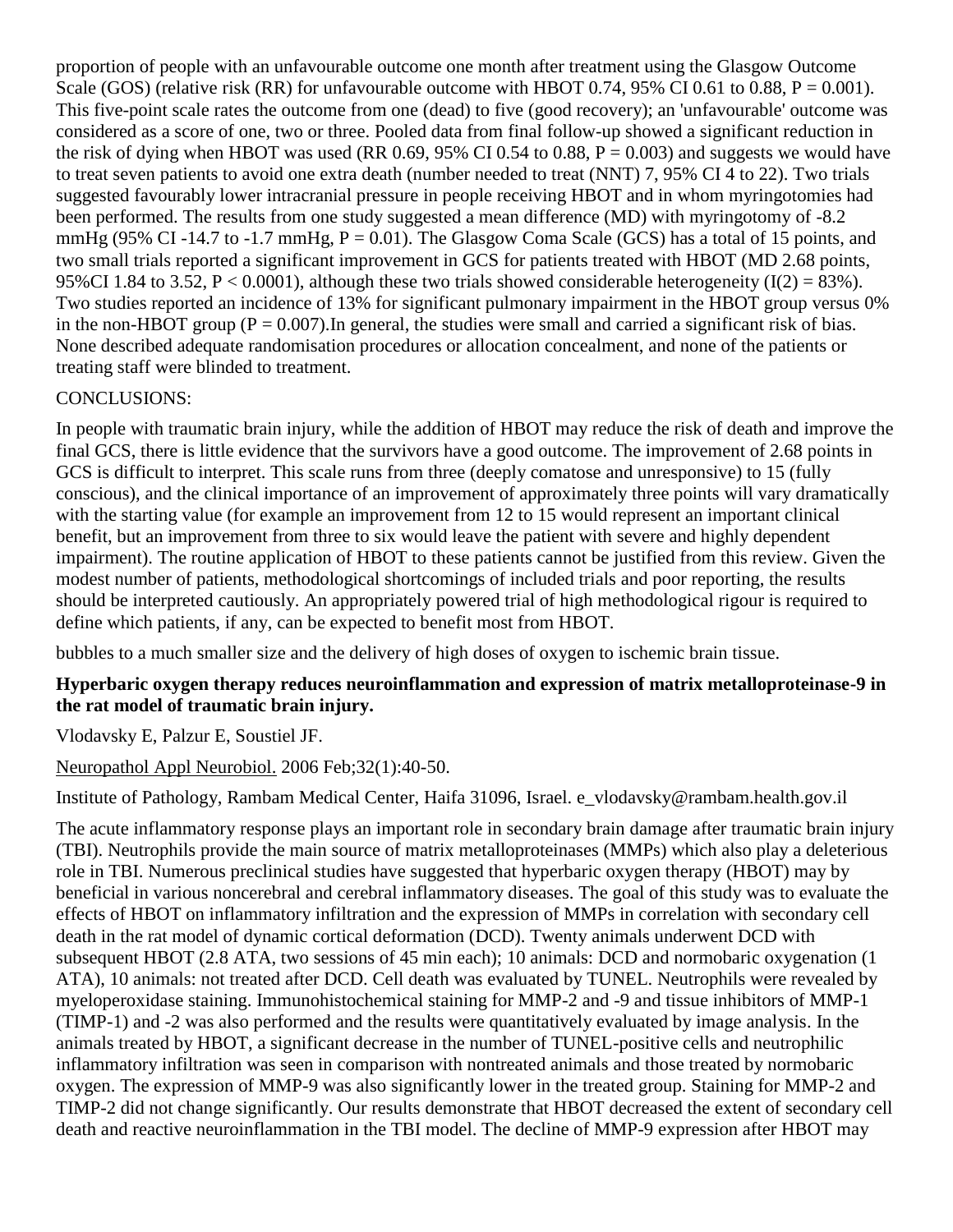also contribute to protection of brain tissue in the perilesional area. Further research should be centred on the evaluation of long-term functional and morphological results of HBOT.

#### **Effects of hyperbaric oxygenation.**

### Sukoff MH.

OBJECT: Hyperbaric oxygenation (HBO) therapy has been shown to reduce mortality by 50% in a prospective randomized trial of severely brain injured patients conducted at the authors' institution. The purpose of the present study was to determine the effects of HBO on cerebral blood flow (CBF), cerebral metabolism, and intracranial pressure (ICP), and to determine the optimal HBO treatment paradigm. METHODS: Oxygen (100% O2, 1.5 atm absolute) was delivered to 37 patients in a hyperbaric chamber for 60 minutes every 24 hours (maximum of seven treatments/patient). Cerebral blood flow, arteriovenous oxygen difference (AVDO2), cerebral metabolic rate of oxygen (CMRO2), ventricular cerebrospinal fluid (CSF) lactate, and ICP values were obtained 1 hour before and 1 hour and 6 hours after a session in an HBO chamber. Patients were assigned to one of three categories according to whether they had reduced, normal, or raised CBF before HBO. In patients in whom CBF levels were reduced before HBO sessions, both CBF and CMRO2 levels were raised 1 hour and 6 hours after HBO ( $p < 0.05$ ). In patients in whom CBF levels were normal before HBO sessions, both CBF and CMRO2 levels were increased at 1 hour ( $p < 0.05$ ), but were decreased by 6 hours after HBO. Cerebral blood flow was reduced 1 hour and 6 hours after HBO ( $p < 0.05$ ), but CMRO2 was unchanged in patients who had exhibited a raised CBF before an HBO session. In all patients AVDO2 remained constant both before and after HBO. Levels of CSF lactate were consistently decreased 1 hour and 6 hours after HBO, regardless of the patient's CBF category before undergoing HBO ( $p < 0.05$ ). Intracranial pressure values higher than 15 mm Hg before HBO were decreased 1 hour and 6 hours after HBO ( $p < 0.05$ ). The effects of each HBO treatment did not last until the next session in the hyperbaric chamber. CONCLUSIONS: The increased CMRO2 and decreased CSF lactate levels after treatment indicate that HBO may improve aerobic metabolism in severely brain injured patients. This is the first study to demonstrate a prolonged effect of HBO treatment on CBF and cerebral metabolism. On the basis of their data the authors assert that shorter, more frequent exposure to HBO may optimize treatment.

### **Cerebral Blood Flow Changes and Cognitive Improvement in Chronic Stable Traumatic Brain Injuries Treated with Hyperbaric Oxygen Therapy**

2009. Kevin F. Barrett, Brent E. Masel, Galveston, TX, Paul G. Harch, New Orleans, LA Fred Ingram, Kevan P. Corson, Jon T. Mader, Galveston, TX.

**Objective:** To determine if hyperbaric oxygen therapy in patients with chronic stable traumatic brain injuries can produce: 1) neurological and cognitive improvements; 2) changes in cerebral blood flow to ischemic penumbral areas as determined by ECD-Tc99m SPECT brain scanning.

**Background:** Numerous studies have shown that cognitive improvement after severe traumatic brain injury (TBI) is most dramatic in the first six months after injury, and is fairly static after 18 months. Anecdotal reports exist that attest to the efficacy of hyperbaric oxygen therapy (HBOT) to improve post traumatic neurologic deficits by increasing blood flow in the ischemic penumbra despite protocol differences. Cerebral blood flow, speech, neurological and neuropsychometric testing have not been studied serially in patients undergoing HBOT for chronic stable TBI.

**Design/Methods**: Five patients with TBI, at least three years post injury, underwent 120 HBOT's at 1.5 atmospheres absolute of oxygen for 60 minutes. They received a set of 80 HBOT's, a five month rest, and a second set of 40 HOBT's. Patients were studied sequentially to determine HOB's effects on: cerebral blood flow, speech fluency, neurologic, neuropsychometric and progressive exercise testing. Six TBI controls were not treated with HBOT, but underwent serial SPECT scanning to study time related alterations in cerebral blood flow. Five non-TBI controls underwent SPECT scanning, one HBOT, and a repeat scan to study HBOT influence on cerebral blood flow in normal subjects. SPECT brain scans were performed serially on the HBO treated group. Scans were spatial and intensity normalized and subjected to statistical parametric mapping.